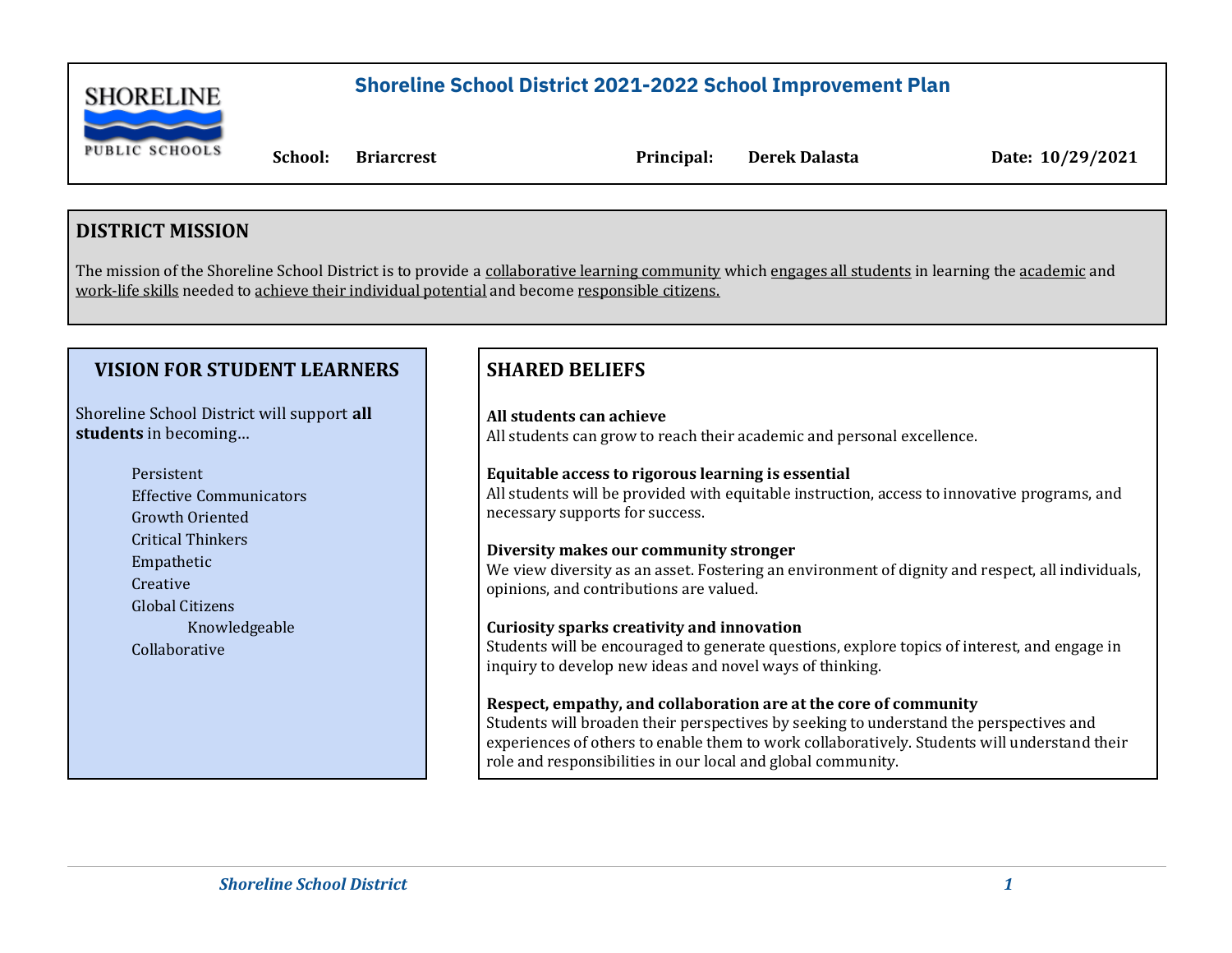

 **School: Briarcrest Principal: Derek Dalasta Date: 10/29/2021**

### **INSTRUCTIONAL STRATEGIC DIRECTIONS**

We will design and implement systems of learning that honor individual student goals and dreams, while building college and career readiness in an environment that supports social, emotional, and physical well being.

- 1. Support a **culture of ongoing learning and growth**.
- 2. Embrace **equity and diversity.**
- 3. **Know our students** and meet their social, emotional, and academic needs.
- 4. Foster students' ability to develop **academic, life, and career skills.**
- 5. Teach in ways that are **relevant, engaging, innovative, student-driven, and rigorous.**

## **2021-2022 DISTRICT STRATEGIC FOCUS**

Staff and Student Well-being (K-12) Equitable Literacy Practices & Systems (K-5) Equitable Grading Practices (6-12)

## **KEY ORGANIZATIONAL DRIVERS**

The Organizational Drivers are used to intentionally develop supports and structures needed to create a comprehensive school improvement model.

| <b>Teaching and Learning</b>                                                     | <b>Professional Learning</b>                                                    |
|----------------------------------------------------------------------------------|---------------------------------------------------------------------------------|
| ISD #5. "Teach in ways that are relevant, engaging, innovative, student driven   | ISD #1 "Support a culture on ongoing learning and growth." Plan and             |
| and rigorous." Knowledgeable, skilled staff use multiple approaches to teaching, | provide professional learning designed to increase educator effectiveness       |
| learning and matching service with need. All students are actively engaged in    | through the development of the knowledge, skills, practices and dispositions    |
| challenging and relevant learning.                                               | needed to help all students perform at a high level.                            |
| <b>Leadership and Organization</b>                                               | <b>Culture and Community</b>                                                    |
| Developing capacity and opportunity for staff to be engaged in meaningful        | A building's culture dictates its collective personality. Create and sustain an |
| leadership. Creating purposeful intentional structures to support student        | atmosphere and system that is inviting, safe, inclusive, and supportive and     |
| success and reflect best practices.                                              | encourages risk taking.                                                         |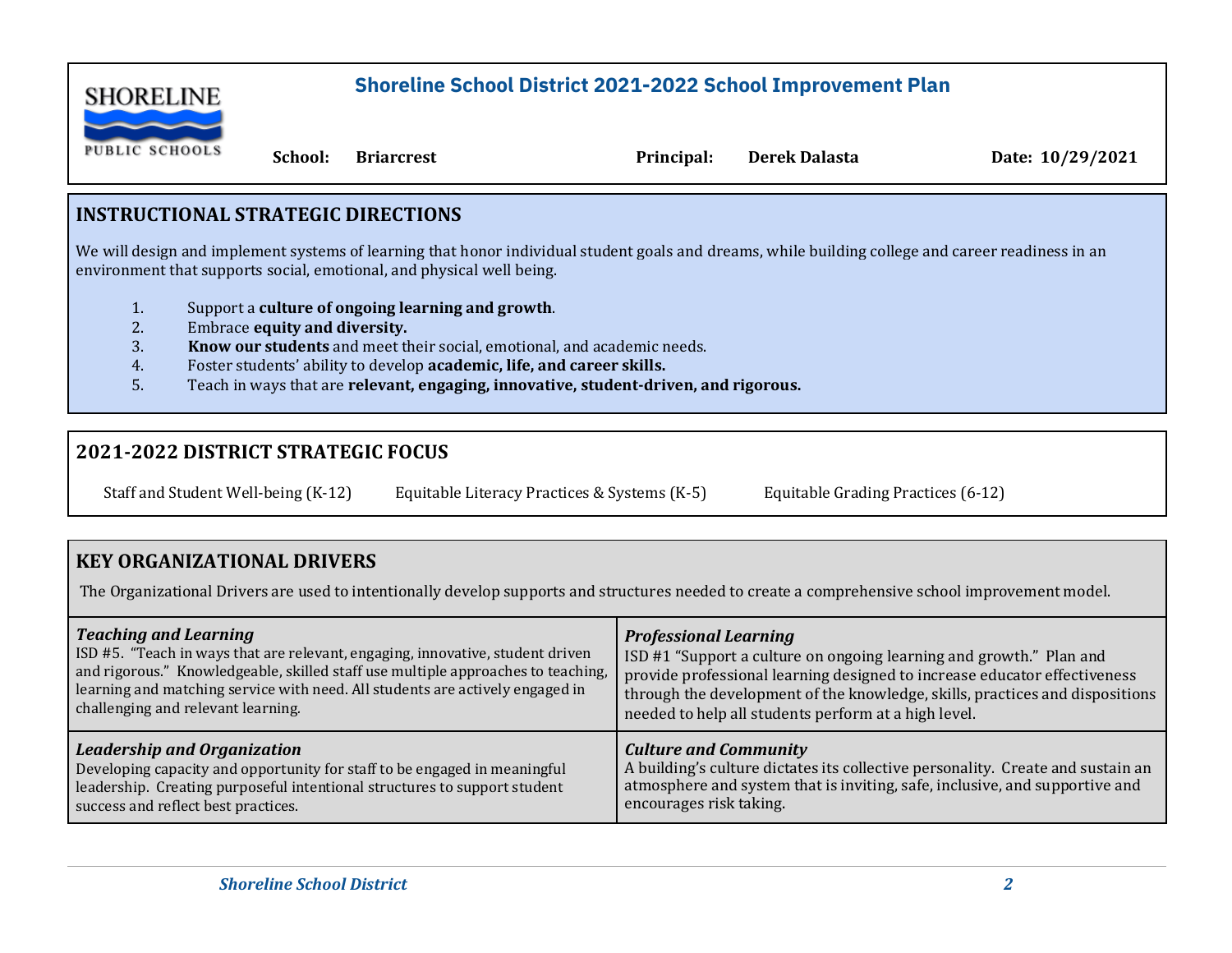

 **School: Briarcrest Principal: Derek Dalasta Date: 10/29/2021**

## **Section #1: School Vision / Mission**

#### **Our Mission**

Through our core values of respect, equity, and integrity, Briarcrest Elementary School nurtures the whole child by establishing strong family connections and instilling a growth mindset, cultivating high academic success.

#### **Our Vision**

### **Nurturing the Whole Child**

At Briarcrest Elementary, we honor, respect, and nurture the whole child. Our students learn to be respectful, empathetic, and compassionate citizens. Students and staff have a deep sense of integrity and show kindness towards all. Through a lens of equity, we monitor our actions and decision-making, embracing the diversity of our population.

#### **Establishing Strong Family Connections**

We believe that our students, their families, and the Briarcrest community are truly the heart of our school. We welcome families into school, developing a deep sense of school pride among all of our community members. We utilize two way communication between our staff, students, and families and develop mutually supportive relationships.

### **Instilling a Growth Mindse**t

At Briarcrest, all students, staff, and community members believe in their ability to learn and grow. Students and staff value mistakemaking and perseverance as they take on the challenges of learning and growth. Through collaboration and a positive attitude, our staff members model and teach a growth mindset.

### **Cultivating High Academic Success**

Briarcrest staff members create learning environments where students are challenged and engaged. Staff members hold high expectations for their own learning, collaborating with each other to create a cohesive, inclusive school for all students. Staff members foster a deep joy for learning in students, and hold high expectations for both themselves and their students as learners.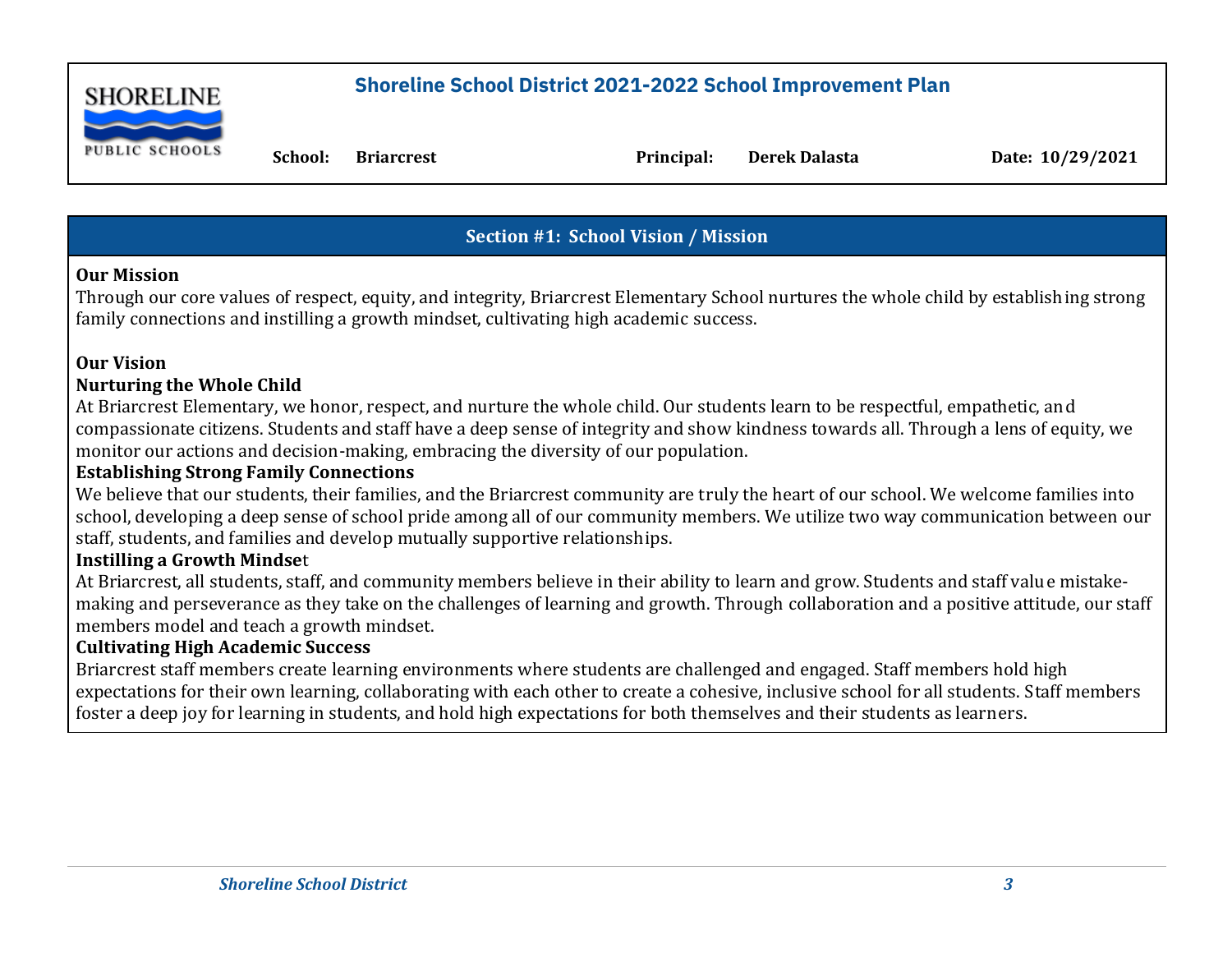

 **School: Briarcrest Principal: Derek Dalasta Date: 10/29/2021**

#### **Section 2A: Review of School Data from 2020-2021**

**Data & Information -Performance Indicators & Participation Information (provided by the district – located in Appendix)** 

\*\*\*\* Secondary will have specific data \*\*\*\*Elementary will have specific data

#### **Section 2B: Review of School Information from 2020-2021**

**School Narrative Information -** (provided by the school - may place data tables in appendix to help with formatting)

Briarcrest is a K-5 elementary school with a diverse, dedicated, and impassioned community of students, staff, and families. Our staff works collaboratively to help our students grow academically, socially, and emotionally.

There are clear foci and priorities shared amongst our community stakeholders and in alignment with the greater scope of district and state education priorities. Upon reviewing the specific goals, priorities, strategies, actions, and activities below, our school's focus on the following priorities are clear:

- Equitable literacy practices K-5
- Social and emotional learning
- Student and staff well-being
- Equitable outcomes for all students

Our staff carefully prepared for the return to full-time in-person learning this fall (September of 2021) after the lengthy school closure due to the pandemic. We are using some of the expertise gained from last year's learning models (increased technology skills, increased emphasis on home/school connections, increased alignment in instructional practices, etc.) to provide a safe and positive learning environment for all students. In addition, we have always closely adhered to all state and district health guidelines in order to keep our students safe.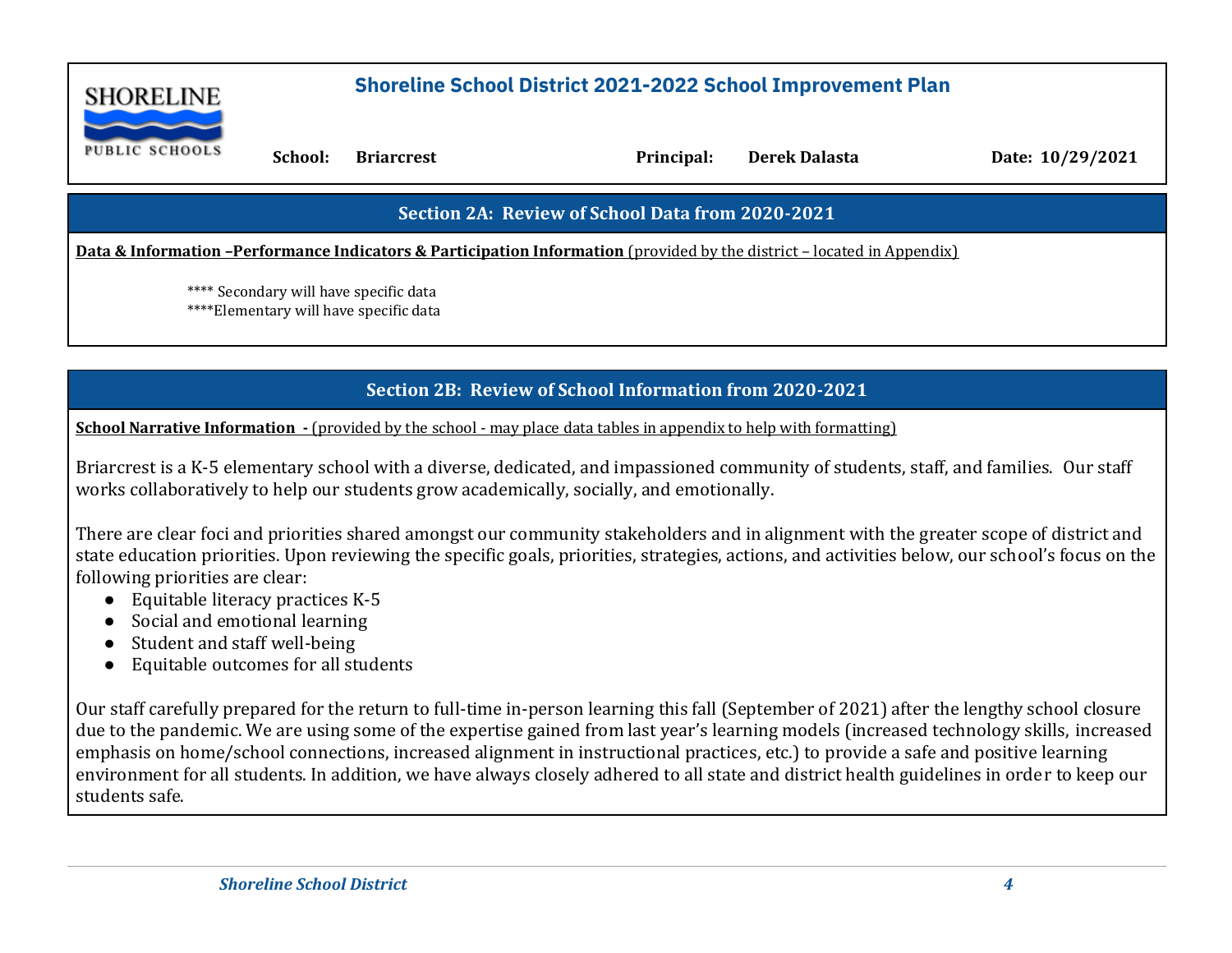

 **School: Briarcrest Principal: Derek Dalasta Date: 10/29/2021**

The 2021-2022 school year marks the fifth year in which Briarcrest has provided a Dual Language Spanish/English program with an emphasis on bilingualism/biliteracy, high academic achievement in both languages, and sociocultural competence. We currently have 124 students being served in all grade levels K-5 in our Dual Language program. In K-2, our Dual Language students are served in an 80/20 model in which 80% of their classroom instruction is in Spanish, and 20% in English, while our 3rd- 5th graders are in a 50/50 model with half of classroom instruction in each language. For the previous two years (19-20 and 20-21), we received an OSPI grant of \$30,000 to support our Dual Language program; this year (the fall of 2021), Shoreline was awarded a similar two-year \$70,000 grant. Spanish-language books were purchased for the classroom and library, and Spanish/English signage and murals were created by an artist, with all of our students participating. Part of the grant will also be used for professional development, including all staff new to the program over the last two years will attend the La Cosecha conference in New Mexico facilitated by Dual Language Education of New Mexico, one of the nation's preeminent Dual Language consortiums.

### **Section 3: Reflection of 2020-2021**

These strengths and challenges are based on:

- Student achievement data
- Program data
- Perception data gathered in formal surveys, meetings, and conferences
- Perception data gathered from informal conversations with staff members, community members, and students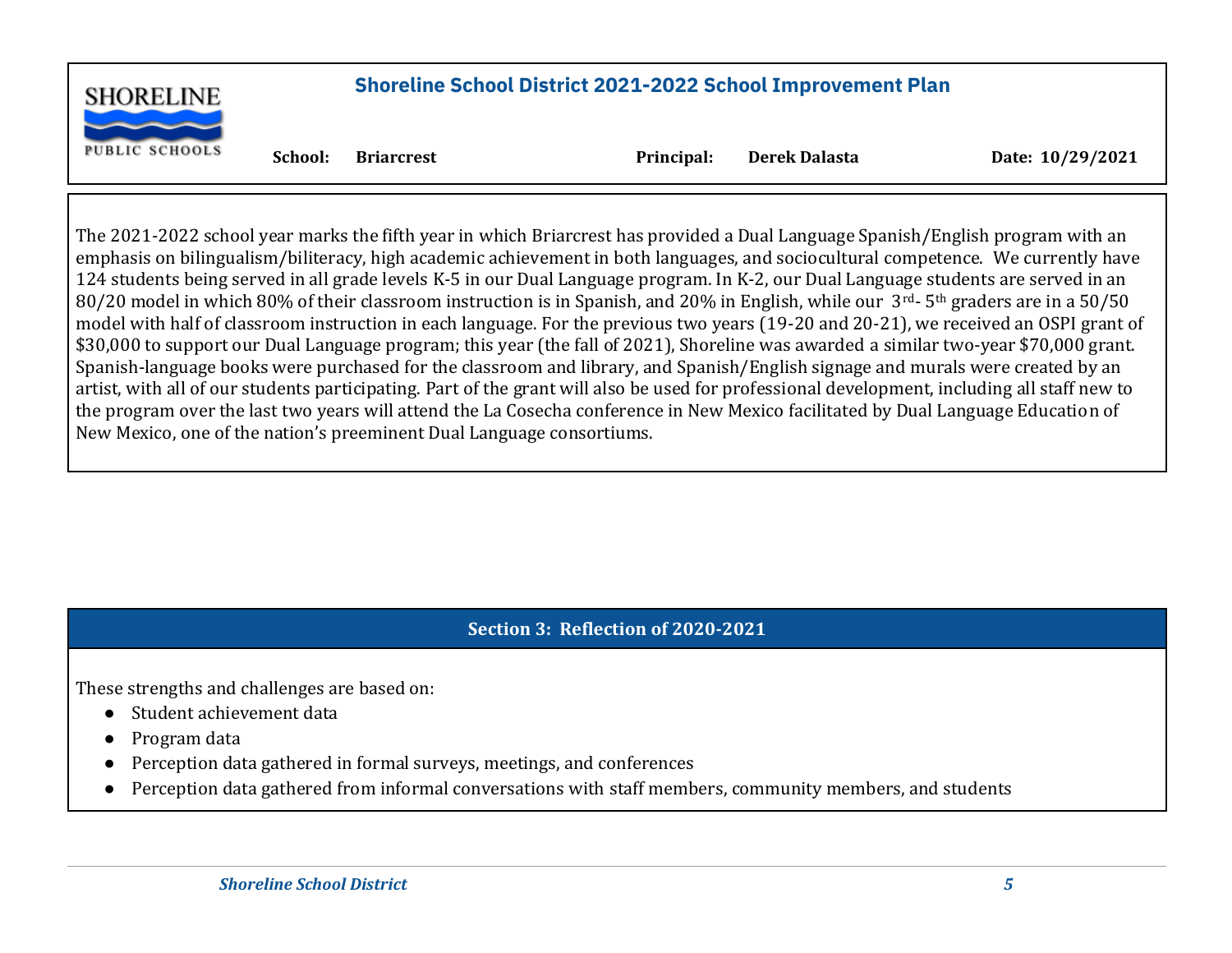

 **School: Briarcrest Principal: Derek Dalasta Date: 10/29/2021**

#### **School Strengths**

- Acceptance and appreciation of our diverse community
- Attendance for 2019-2020: 96% of our students are here at least 90% of the time (up from 92% in 2018-19)
- Strong diversity among our staff: 13 certificated educators of color and 4 classified staff of color
- Strong linguistic diversity among our staff: 19 multilingual staff members
- Positive trend in our SBA achievement scores (no data from last two years)
- No out-of-school suspensions for three years
- Student, Staff, and Families have an overwhelmingly positive perception of the school based on the EES Survey data from the past four years. In addition, a positive trend of decreasing the disproportionality in response rate for the EES survey among families identifying as part of the Hispanic/Latino federal race designation (from 9% underrepresented in 2019-2020 to 5% underrepresented in 2020-2021) while simultaneously decreasing the overrepresentation of families identifying as part of the White federal race designation in response rate (from 8% overrepresented in 2019-2020 to 5% overrepresented in 2020-2021).
- Student Growth Percentile scores on the SBA are highest for students in the race designation of *Black/African American* for ELA and Math (81.0 and 72.0 respectively)

### **School Challenges / Gaps**

- Building more chances for deeper social and academic integration between the Dual Language Program and the students/families of students who are not in that program.
- Achievement/Opportunity gaps remain large, especially for students in the race designation of *Hispanic/Latino of any race(s)* and *Asian* for ELA and Math. And for students in the race designation of *Black/African American* for Math.
- Overcoming the challenge of families feeling disconnected to the school and to other families because they are not physically allowed to be in the building or have large community-building events in person at school.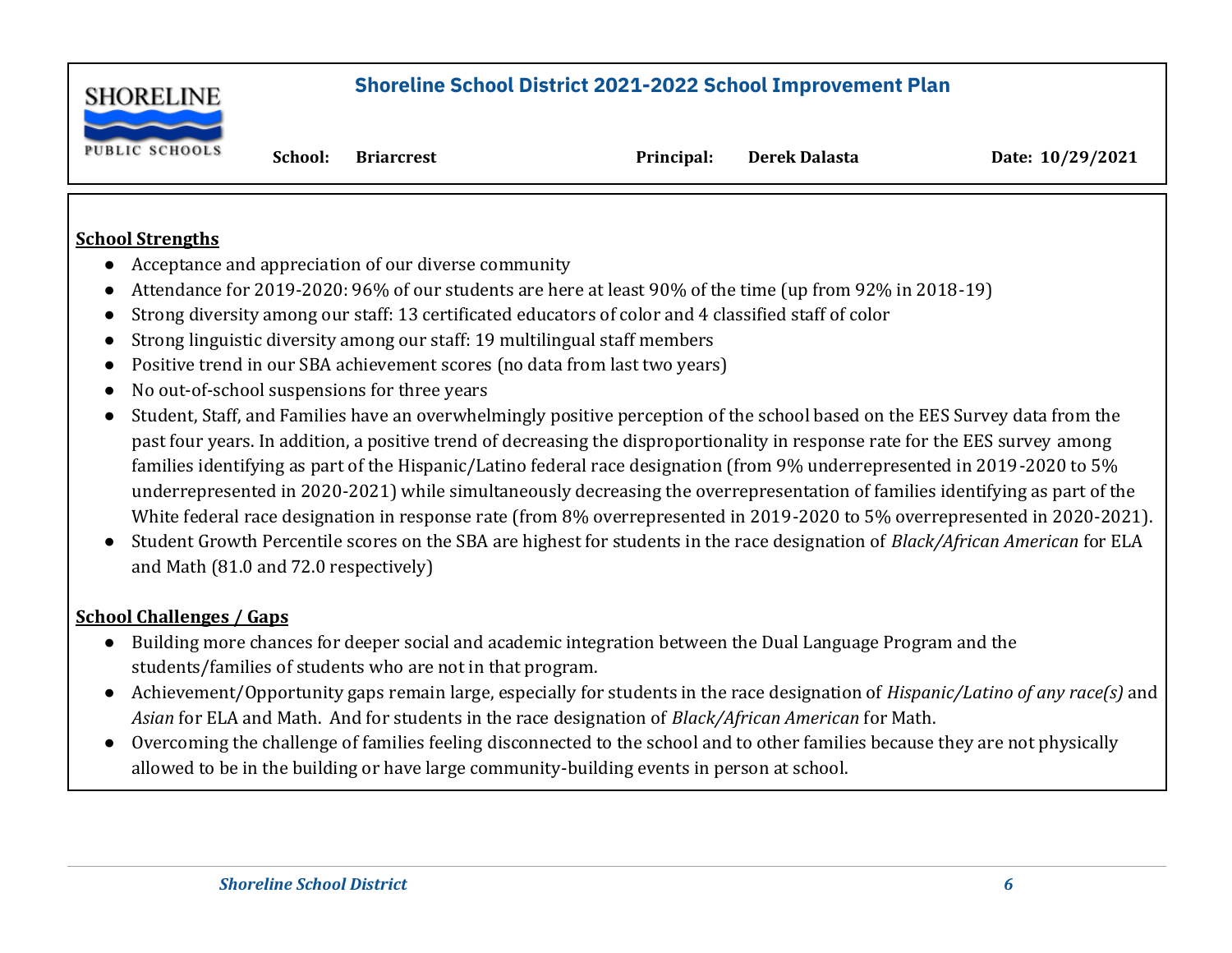

 **School: Briarcrest Principal: Derek Dalasta Date: 10/29/2021**

| Section 4: School Plan for Improvement in 2021-2022                                                                                                                                                                                                                                                                                                                                            |                                                                                                                                                                                                                                                                                                                                                                  |                                                                                                                                                                                                                                                                                                                                                                                                                                                                                                                                               |                                                                                                                                                                                                                                                                                                                                                                                                                                                                                                               |  |  |
|------------------------------------------------------------------------------------------------------------------------------------------------------------------------------------------------------------------------------------------------------------------------------------------------------------------------------------------------------------------------------------------------|------------------------------------------------------------------------------------------------------------------------------------------------------------------------------------------------------------------------------------------------------------------------------------------------------------------------------------------------------------------|-----------------------------------------------------------------------------------------------------------------------------------------------------------------------------------------------------------------------------------------------------------------------------------------------------------------------------------------------------------------------------------------------------------------------------------------------------------------------------------------------------------------------------------------------|---------------------------------------------------------------------------------------------------------------------------------------------------------------------------------------------------------------------------------------------------------------------------------------------------------------------------------------------------------------------------------------------------------------------------------------------------------------------------------------------------------------|--|--|
| <b>Teaching and Learning Improvement Goals</b>                                                                                                                                                                                                                                                                                                                                                 |                                                                                                                                                                                                                                                                                                                                                                  |                                                                                                                                                                                                                                                                                                                                                                                                                                                                                                                                               |                                                                                                                                                                                                                                                                                                                                                                                                                                                                                                               |  |  |
| <b>Priority Goals</b><br>(Teaching & Learning)                                                                                                                                                                                                                                                                                                                                                 | Connection to<br><b>Instructional Strategic Plan</b>                                                                                                                                                                                                                                                                                                             | <b>Strategy / Actions / Activities to</b><br><b>Achieve the Goal</b>                                                                                                                                                                                                                                                                                                                                                                                                                                                                          | <b>Indicators of Growth / Evidence of</b><br><b>Success</b>                                                                                                                                                                                                                                                                                                                                                                                                                                                   |  |  |
| This year's goal<br>To increase our collective<br>efficacy in using equitable<br>literacy practices, social<br>emotional learning, and a<br>strengths-based approach to<br>make it so race is not a<br>predictor of success at<br>Briarcrest.<br>This year's foci<br><b>Equitable Literacy Practices</b><br><b>Social Emotional Learning</b><br>Equitable outcomes<br>Strengths-based approach | 1. Support a culture of ongoing<br>learning and growth<br>2. Embraces equity and<br>diversity<br>3. Know our students and meet<br>their social, emotional and<br>academic needs<br>4. Foster students' ability to<br>develop academic, life and<br>career skills<br>5. Teach in ways that are<br>relevant, engaging, innovative,<br>student driven, and rigorous | <b>K-5 Literacy</b><br>Utilize culturally relevant<br>practices aligning with our<br>equitable literary practices.<br>Aligning our literary practices<br>with the district goal of<br>reducing overrepresentation of<br>Latinx students in Title/LAP &<br>Special Education services. For<br>example, systematic approach<br>to phonics-explicit instruction<br>at the MTSS Tiers, I and II.<br>Use of visuals and other<br>scaffolds during instruction<br>Completion of Shoreline's Race<br>and Equity 101 modules for all<br>staff members | <b>Student Achievement Data</b><br>SWIS data<br><b>DIBELS</b> screener reading<br>$\bullet$<br>scores (phonemic awareness,<br>phonics, fluency, vocabulary,<br>comprehension)<br>iReady reading data (3rd-<br>5th<br>SBA ELA data (3rd-5th)<br><b>Program Data</b><br>Notes and agenda from<br>Data Meetings at regular<br>intervals throughout the year<br>Community Circle slide<br>decks with the monthly<br>integrated family engagement<br>connection and BLM at Schools<br>guiding principle connection |  |  |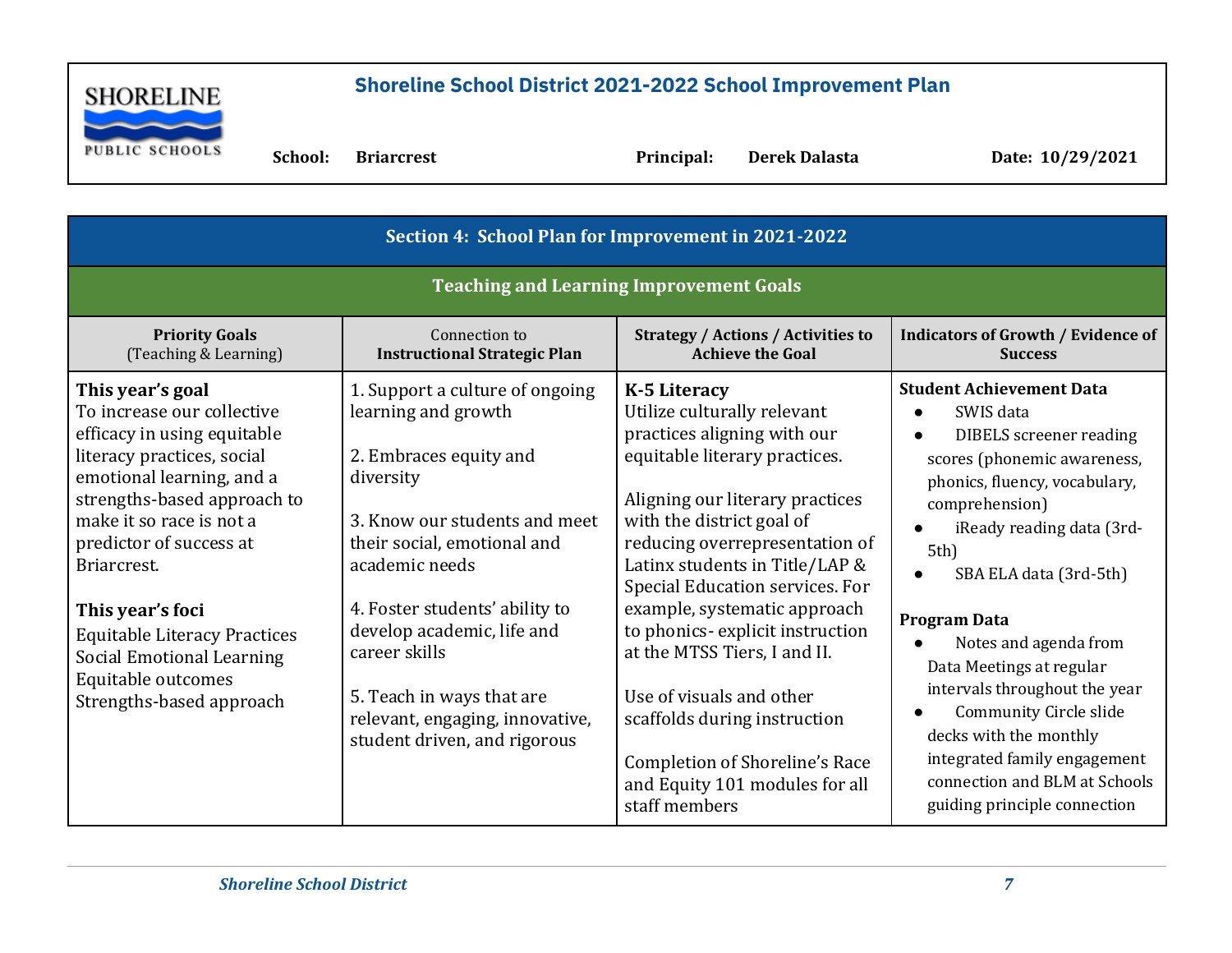

| <b>PUBLIC SCHOOLS</b> | School: | <b>Briarcrest</b> | Principal:                                                                                                                                                                        | <b>Derek Dalasta</b>                                                                                                                                                                                                                                                                                                                                                                                                                             | Date: 10/29/2021                                                                                                                                                                                                                                                               |
|-----------------------|---------|-------------------|-----------------------------------------------------------------------------------------------------------------------------------------------------------------------------------|--------------------------------------------------------------------------------------------------------------------------------------------------------------------------------------------------------------------------------------------------------------------------------------------------------------------------------------------------------------------------------------------------------------------------------------------------|--------------------------------------------------------------------------------------------------------------------------------------------------------------------------------------------------------------------------------------------------------------------------------|
|                       |         |                   | (SEL)<br>• SEL focus<br>PBIS focus<br>focus<br>focus<br>closure)<br>Use of visuals and other<br>Continuously examine our<br>are serving those pushed<br>furthest from educational | <b>Social Emotional Learning</b><br>Implement community circles in<br>classrooms with a school-wide:<br><b>Family Engagement</b><br><b>Black Lives Matter at</b><br><b>School Guiding Principle</b><br>SEL focus on classroom and<br>school routines and procedures<br>(in regards to the lengthy school<br>scaffolds during instruction<br>practices and analyze how they<br>justice, including conducting a<br>systematic Race & Equity audit. | Equity Team Agenda and<br><b>Meeting Notes</b><br>Attendance logs and the<br>agendas of our early release<br>Wednesday professional<br>learning sessions<br><b>Perception Data</b><br>Teacher survey on<br><b>Community Circle</b><br>implementation<br><b>EES Survey Data</b> |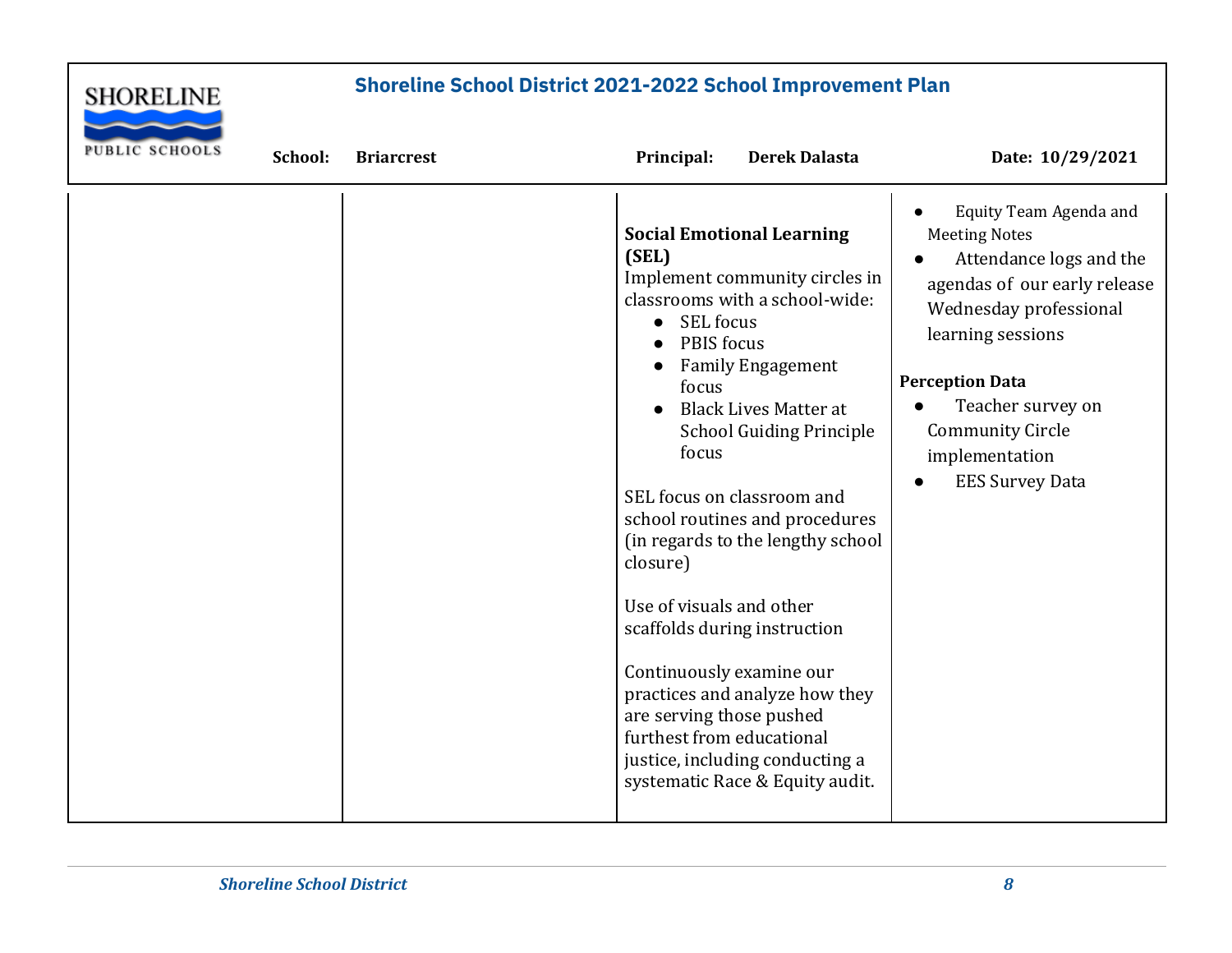| <b>SHORELINE</b>      |         | <b>Shoreline School District 2021-2022 School Improvement Plan</b> |            |                                                                                                    |                  |
|-----------------------|---------|--------------------------------------------------------------------|------------|----------------------------------------------------------------------------------------------------|------------------|
| <b>PUBLIC SCHOOLS</b> | School: | <b>Briarcrest</b>                                                  | Principal: | <b>Derek Dalasta</b>                                                                               | Date: 10/29/2021 |
|                       |         |                                                                    | grade band | Equity Team to develop regular<br>lessons (e.g. monthly) with an<br>explicit equity focus for each |                  |

| Section 4: School Plan for Improvement in 2021-2022                                                                                                                               |                                                                                                                                                        |                                                                                                                                                                                                          |                                                                                                                                                                          |  |  |  |
|-----------------------------------------------------------------------------------------------------------------------------------------------------------------------------------|--------------------------------------------------------------------------------------------------------------------------------------------------------|----------------------------------------------------------------------------------------------------------------------------------------------------------------------------------------------------------|--------------------------------------------------------------------------------------------------------------------------------------------------------------------------|--|--|--|
|                                                                                                                                                                                   | <b>Leadership &amp; Organization Improvement Goals</b>                                                                                                 |                                                                                                                                                                                                          |                                                                                                                                                                          |  |  |  |
| <b>Priority Goals</b><br>(Leadership & Organization)                                                                                                                              | Connection to<br><b>Instructional Strategic Plan</b>                                                                                                   | <b>Strategy / Actions / Activities to</b><br><b>Achieve the Goal</b>                                                                                                                                     | <b>Indicators of Growth / Evidence of</b><br><b>Success</b>                                                                                                              |  |  |  |
| This year's goal<br>Increase the efficacy of Teacher<br>collaboration for all staff, centered<br>around the shared goal of<br>improving educational outcomes<br>for all students. | 1. Support a culture of ongoing<br>learning and growth<br>5. Teach in ways that are<br>relevant, engaging, innovative,<br>student driven, and rigorous | Schedule regular team<br>collaboration time (PLC) with the<br>goal of improving student<br>achievement through more<br>engaging and culturally responsive<br>activities, lesson designs, and<br>feedback | <b>Student Achievement Data</b><br>iReady reading data (3rd-<br>5th)<br>DIBELS screener data (K-2)<br>WAKids data (KG)<br>$\bullet$<br>SBA Math & ELA data (3rd-<br>5th) |  |  |  |
| This year's foci<br><b>Equitable Literacy Practices</b><br><b>Social Emotional Learning</b><br>Equitable outcomes<br>Strengths-based approach                                     |                                                                                                                                                        | Implement an ILT (Instructional<br>Leadership Team) to guide staff<br>professional development                                                                                                           | <b>Program Data</b><br>Meeting Schedule<br>indicating PLC time & agenda<br><b>Student Growth Goal</b><br>documents                                                       |  |  |  |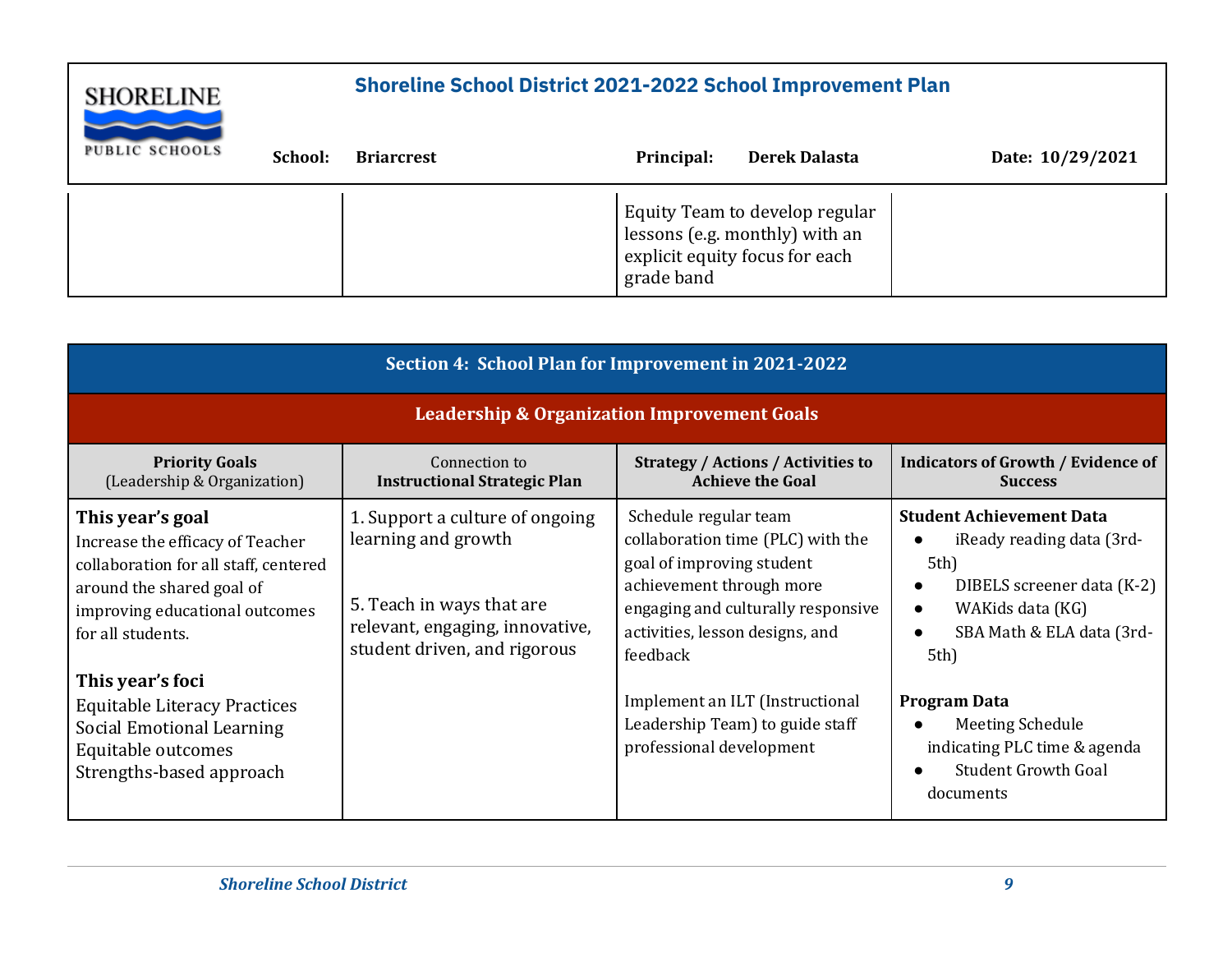

| <b>PUBLIC SCHOOLS</b> | School: | <b>Briarcrest</b> | Principal:                                       | <b>Derek Dalasta</b>                                                      | Date: 10/29/2021                                                                                                  |
|-----------------------|---------|-------------------|--------------------------------------------------|---------------------------------------------------------------------------|-------------------------------------------------------------------------------------------------------------------|
|                       |         |                   | progress for all students<br>in our whole school | Data meetings to support academic<br>Create a culture of growth mindset   | Notes and agenda from<br>Data Meetings at regular<br>intervals throughout the year<br><b>Equity Audit process</b> |
|                       |         |                   |                                                  |                                                                           | <b>Perception Data</b>                                                                                            |
|                       |         |                   | improving areas for growth                       | Completion of Equity Audit and<br>work on continuing strengths and        | <b>EES Survey Data</b><br><b>Equity Audit results</b><br>$\bullet$                                                |
|                       |         |                   | induced trauma.                                  | Prioritize staff and students well-<br>being, especially concerning COVID |                                                                                                                   |

| Section 4: School Plan for Improvement in 2021-2022                                                                                                                                                                                             |                                                |  |  |  |  |
|-------------------------------------------------------------------------------------------------------------------------------------------------------------------------------------------------------------------------------------------------|------------------------------------------------|--|--|--|--|
|                                                                                                                                                                                                                                                 | <b>Professional Learning Improvement Goals</b> |  |  |  |  |
| <b>Indicators of Growth / Evidence of</b><br><b>Strategy / Actions / Activities to</b><br><b>Priority Goals</b><br>Connection to<br>(Professional Learning)<br><b>Achieve the Goal</b><br><b>Instructional Strategic Plan</b><br><b>Success</b> |                                                |  |  |  |  |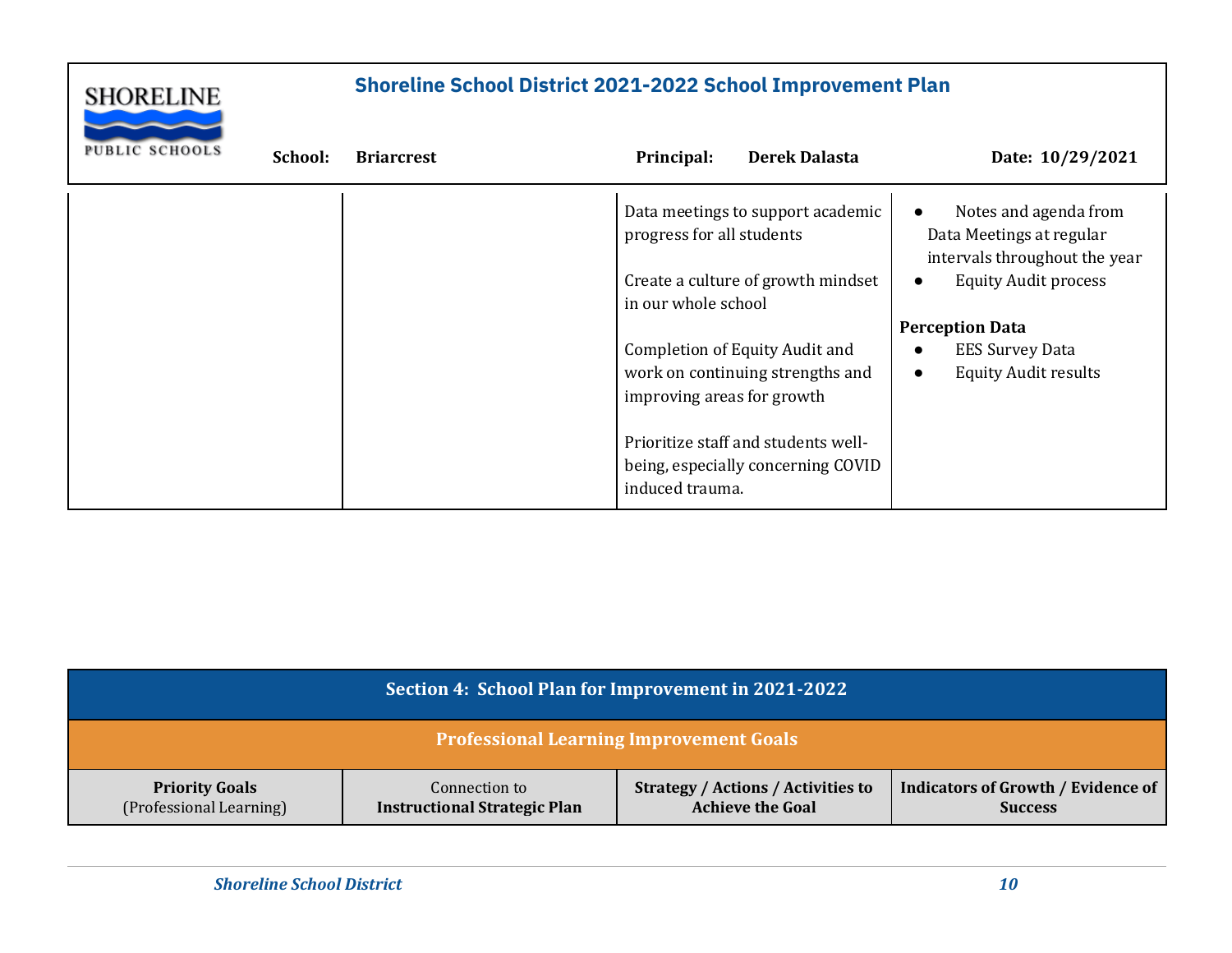

| <b>PUBLIC SCHOOLS</b><br>School:                                                                                                                                                                                                                                                                                                               | <b>Briarcrest</b>                                                                                                                                                                                                                                                                                                                                                | Principal:<br><b>Derek Dalasta</b>                                                                                                                                                                                                                                                                                                                                                                                                                                                                         | Date: 10/29/2021                                                                                                                                                                                                                                                                                                                                                                                                                                                                               |
|------------------------------------------------------------------------------------------------------------------------------------------------------------------------------------------------------------------------------------------------------------------------------------------------------------------------------------------------|------------------------------------------------------------------------------------------------------------------------------------------------------------------------------------------------------------------------------------------------------------------------------------------------------------------------------------------------------------------|------------------------------------------------------------------------------------------------------------------------------------------------------------------------------------------------------------------------------------------------------------------------------------------------------------------------------------------------------------------------------------------------------------------------------------------------------------------------------------------------------------|------------------------------------------------------------------------------------------------------------------------------------------------------------------------------------------------------------------------------------------------------------------------------------------------------------------------------------------------------------------------------------------------------------------------------------------------------------------------------------------------|
| This year's goal<br>Direct our professional learning to<br>improve equitable teaching<br>practices with an emphasis on:<br>Foundational literacy skills<br>$K-5$<br>Social Emotional Learning<br>This year's foci<br><b>Equitable Literacy Practices</b><br><b>Social Emotional Learning</b><br>Equitable outcomes<br>Strengths-based approach | 1. Support a culture of ongoing<br>learning and growth<br>2. Embraces equity and<br>diversity<br>3. Know our students and meet<br>their social, emotional and<br>academic needs<br>4. Foster students' ability to<br>develop academic, life and<br>career skills<br>5. Teach in ways that are<br>relevant, engaging, innovative,<br>student driven, and rigorous | School-wide social<br>emotional learning with<br>community circles<br><b>Trauma</b><br>Informed/Restorative<br>Practices training<br>Year-long foundational<br>Literacy skills trainings on<br>early release Wednesdays<br>School-wide data meetings<br>to improve teaching<br>practices with a lens for<br><b>MLL</b> students<br>Systematic screening for<br>weaknesses associated<br>with dyslexia<br>Create Tier 1 interventions<br><b>Book Study</b><br>Race and Equity 101<br>training for all staff | <b>Student Achievement Data</b><br>iReady reading data (3rd-<br>5th)<br>DIBELS screener data (K-2)<br>SBA Math & ELA data (3rd-<br>5th)<br>Student Growth Goal data<br><b>Program Data</b><br>Attendance logs and the<br>agendas of our early release<br>Wednesday professional<br>learning sessions<br>Data Meeting structure,<br>agenda, and notes<br>Slide decks from staff<br>meetings and building<br>professional learning regarding<br>SEL and building foundational<br>literacy skills |
|                                                                                                                                                                                                                                                                                                                                                |                                                                                                                                                                                                                                                                                                                                                                  |                                                                                                                                                                                                                                                                                                                                                                                                                                                                                                            | <b>Perception Data</b><br><b>EES Survey Data</b><br>Teacher survey on<br><b>Community Circle</b><br>implementation                                                                                                                                                                                                                                                                                                                                                                             |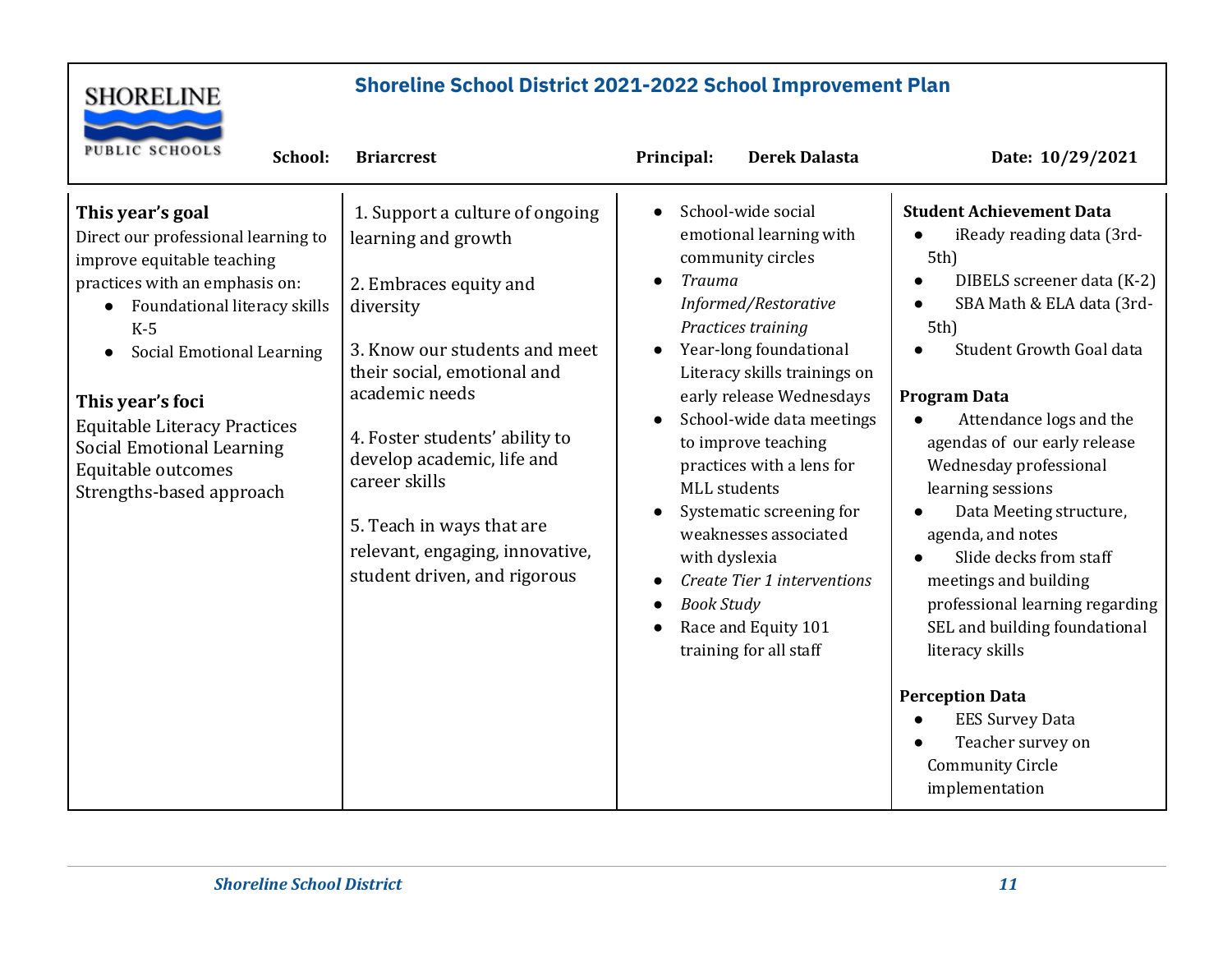| <b>SHORELINE</b>      |         | <b>Shoreline School District 2021-2022 School Improvement Plan</b> |            |                      |                                                                                                       |
|-----------------------|---------|--------------------------------------------------------------------|------------|----------------------|-------------------------------------------------------------------------------------------------------|
| <b>PUBLIC SCHOOLS</b> | School: | <b>Briarcrest</b>                                                  | Principal: | <b>Derek Dalasta</b> | Date: 10/29/2021                                                                                      |
|                       |         |                                                                    |            |                      | Teacher survey on the<br>effectiveness of Early Release<br><b>Wednesday District Learning</b><br>days |

| Section 4: School Plan for Improvement in 2021-2022                                                                                                                                                                                                                                        |                                                                                                                                                                                 |                                                                                                                                                                                                                                                                                                                                                 |                                                                                                                                                                                                                                                                 |  |  |
|--------------------------------------------------------------------------------------------------------------------------------------------------------------------------------------------------------------------------------------------------------------------------------------------|---------------------------------------------------------------------------------------------------------------------------------------------------------------------------------|-------------------------------------------------------------------------------------------------------------------------------------------------------------------------------------------------------------------------------------------------------------------------------------------------------------------------------------------------|-----------------------------------------------------------------------------------------------------------------------------------------------------------------------------------------------------------------------------------------------------------------|--|--|
| <b>Culture &amp; Community</b>                                                                                                                                                                                                                                                             |                                                                                                                                                                                 |                                                                                                                                                                                                                                                                                                                                                 |                                                                                                                                                                                                                                                                 |  |  |
| <b>Priority Goals</b><br>(Culture & Community)                                                                                                                                                                                                                                             | Connection to<br><b>Instructional Strategic Plan</b>                                                                                                                            | <b>Strategy / Actions / Activities to</b><br><b>Achieve the Goal</b>                                                                                                                                                                                                                                                                            | <b>Indicators of Growth / Evidence of</b><br><b>Success</b>                                                                                                                                                                                                     |  |  |
| This year's goal<br>Create and maintain an<br>inclusive, strength-based and<br>supportive school environment<br>for our students and families<br>with an emphasis on students<br>pushed furthest from<br>educational justice.<br>Foster collaborative<br>partnerships with all families to | 1. Support a culture of ongoing<br>learning and growth<br>2. Embraces equity and<br>diversity<br>3. Know our students and meet<br>their social, emotional and<br>academic needs | School-wide social emotional<br>learning with community circles<br>Utilize family engagement<br>strategies that connect all<br>families to school making sure<br>to use a strength-based<br>approach and language<br>Connect with all families to give<br>positive feedback via phone<br>calls, personal letters, email,<br>Parent Square, etc. | <b>Student Achievement Data</b><br>iReady reading data (3rd-<br>$5th$ )<br>DIBELS screener data (K-2)<br>SBA Math & ELA data (3rd-<br>$5th$ )<br>Student Growth Goal data<br><b>Program Data</b><br>ParentSquare usage,<br>demographic, and interaction<br>data |  |  |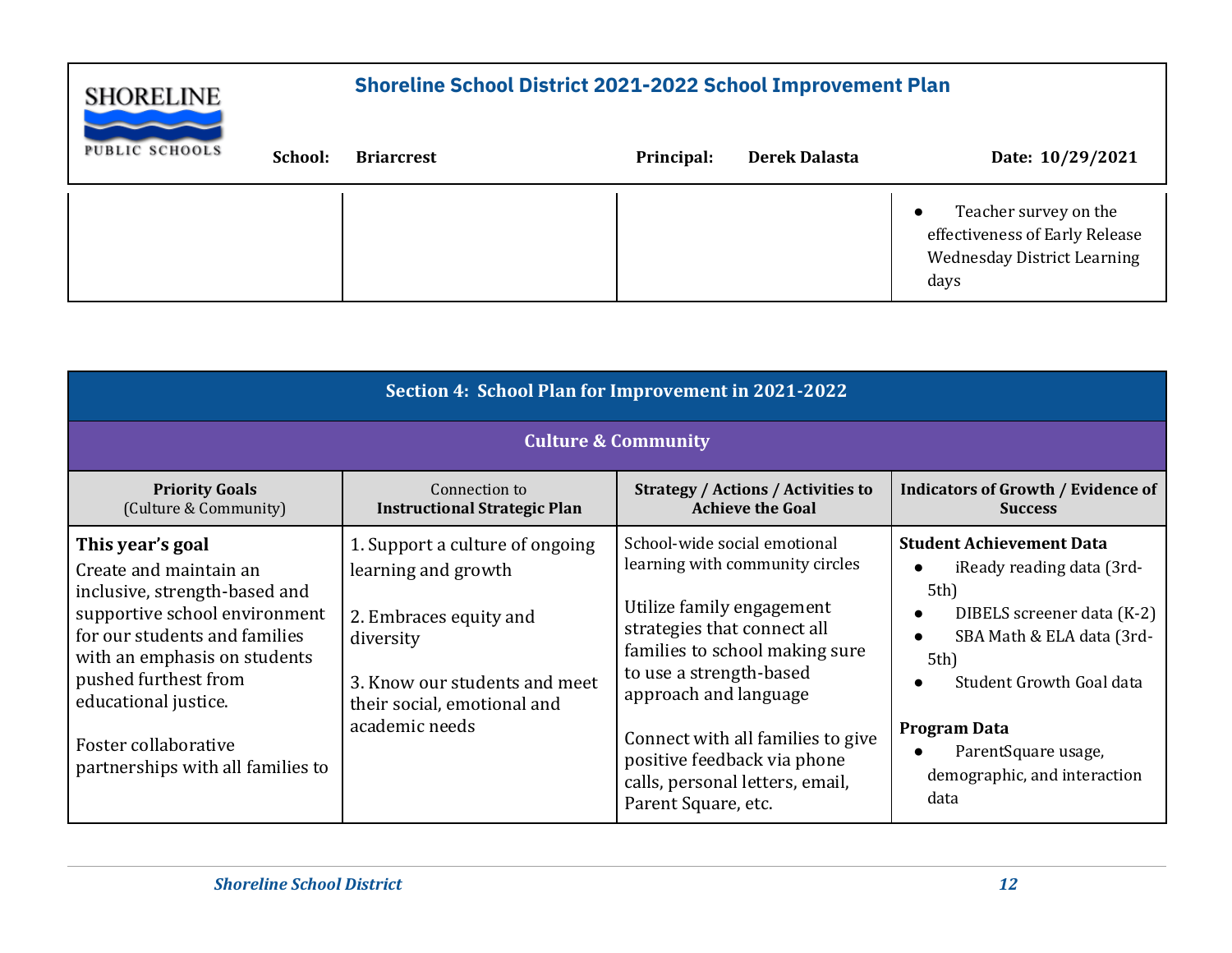

| <b>PUBLIC SCHOOLS</b><br>School:                                                                                                                                                                | <b>Briarcrest</b> | Principal:<br><b>Derek Dalasta</b>                                                                                                                                                                                                                                                                                                                                                                                                                                                                                                                                                    | Date: 10/29/2021                                                                                                                                                                                                                                                                                                                                                                                                                                                                                                                                                                                                                                         |
|-------------------------------------------------------------------------------------------------------------------------------------------------------------------------------------------------|-------------------|---------------------------------------------------------------------------------------------------------------------------------------------------------------------------------------------------------------------------------------------------------------------------------------------------------------------------------------------------------------------------------------------------------------------------------------------------------------------------------------------------------------------------------------------------------------------------------------|----------------------------------------------------------------------------------------------------------------------------------------------------------------------------------------------------------------------------------------------------------------------------------------------------------------------------------------------------------------------------------------------------------------------------------------------------------------------------------------------------------------------------------------------------------------------------------------------------------------------------------------------------------|
| promote student engagement<br>and achievement.<br>This year's foci<br><b>Equitable Literacy Practices</b><br><b>Social Emotional Learning</b><br>Equitable outcomes<br>Strengths-based approach |                   | Family-facilitated groups when<br>possible<br>Participate and encourage<br><b>Culture Awareness Month</b><br>activities<br>Provide interpreters and/or use<br>Language Line for conferences<br>and meetings<br>PBIS systems:<br>Postcards mailed home<br>from teacher<br>Weekly announcement<br>videos sent to entire<br>community<br><b>Weekly PBIS Shout-Out</b><br>$\bullet$<br>Videos sent to all families<br>highlighting individual<br>students and our school-<br>wide PBIS expectations<br>Regular school-wide<br>celebrations for meeting<br>PAWS positive behavior<br>goals | Teacher-generated data<br>from personal calls and<br>communication to families<br>with positive messages<br>Cafecitos group schedule<br>Weekly Posts/emails to the<br>whole school community<br>containing a "Friday<br>announcement" video and<br>"Shout Out" recognitions from<br>each class.<br>PAWS reinforcers around<br>the school and photos of<br>regular PAWS celebrations<br>(spirit days, etc.)<br><b>Perception Data</b><br><b>EES Survey Data</b><br>Personal Responses from<br><b>Families on Parent Square</b><br>Teacher survey on<br><b>Community Circle</b><br>implementation specifically<br>about the Family Engagement<br>component |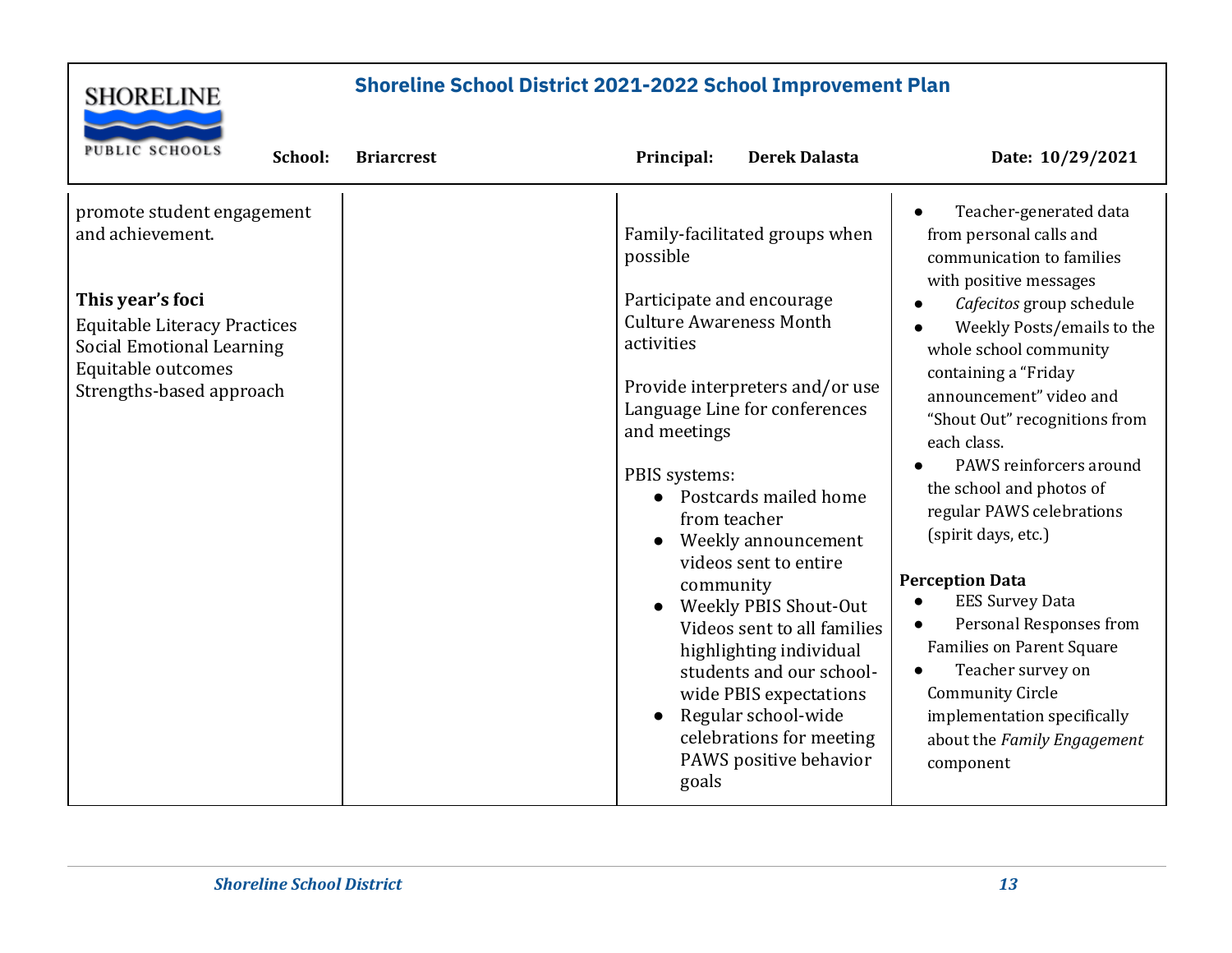| <b>SHORELINE</b>      |         | <b>Shoreline School District 2021-2022 School Improvement Plan</b> |            |                                               |                  |
|-----------------------|---------|--------------------------------------------------------------------|------------|-----------------------------------------------|------------------|
| <b>PUBLIC SCHOOLS</b> | School: | <b>Briarcrest</b>                                                  | Principal: | <b>Derek Dalasta</b>                          | Date: 10/29/2021 |
|                       |         |                                                                    |            | Reinforce P.A.W.S.<br>throughout interactions |                  |

| <b>Section 5: Title School Information</b>                                                                                                                                                                                                                                                                                                                                                                                                                                                                                                                                                                                                                                                                                                                                                                                                                                                                                                                                                                                                                                                                                                                                                                                   |                                                             |  |  |  |  |  |
|------------------------------------------------------------------------------------------------------------------------------------------------------------------------------------------------------------------------------------------------------------------------------------------------------------------------------------------------------------------------------------------------------------------------------------------------------------------------------------------------------------------------------------------------------------------------------------------------------------------------------------------------------------------------------------------------------------------------------------------------------------------------------------------------------------------------------------------------------------------------------------------------------------------------------------------------------------------------------------------------------------------------------------------------------------------------------------------------------------------------------------------------------------------------------------------------------------------------------|-------------------------------------------------------------|--|--|--|--|--|
| <b>Mission</b>                                                                                                                                                                                                                                                                                                                                                                                                                                                                                                                                                                                                                                                                                                                                                                                                                                                                                                                                                                                                                                                                                                                                                                                                               | <b>Vision</b>                                               |  |  |  |  |  |
| See Section 1 of this School Improvement Plan document                                                                                                                                                                                                                                                                                                                                                                                                                                                                                                                                                                                                                                                                                                                                                                                                                                                                                                                                                                                                                                                                                                                                                                       | See Section 1 of this School Improvement Plan document      |  |  |  |  |  |
| <b>Plan Component #1: Needs Assessment</b>                                                                                                                                                                                                                                                                                                                                                                                                                                                                                                                                                                                                                                                                                                                                                                                                                                                                                                                                                                                                                                                                                                                                                                                   |                                                             |  |  |  |  |  |
| <b>Procedures to Support Comprehensive Plan</b><br>The comprehensive needs assessment directs a building to collect and<br>analyze student data. All students benefit from the interventions and<br>services made possible through a schoolwide program; however, schools<br>should place their instructional emphasis on strategies that improve<br>achievement for learners struggling to meet standard on state assessments.<br>The needs assessment identifies the strengths and weaknesses that impact<br>student performance, as well as the needs of the entire program.<br>Each school must take a formal look at itself and describe its demographics,<br>level of student achievement, parent involvement, atmosphere, and staffing.<br>The needs assessment provides outcomes of the school's comprehensive<br>needs assessment, as well as a description of the data sources used within<br>this process. Support documentation should include 1) a detailed analysis of<br>all student subgroups; and 2) an examination of student, teacher, and school<br>community strengths and needs. The needs assessment must include both<br>district and building priorities and concerns, as well as the strengths and | See Sections 2 & 3 of this School Improvement Plan document |  |  |  |  |  |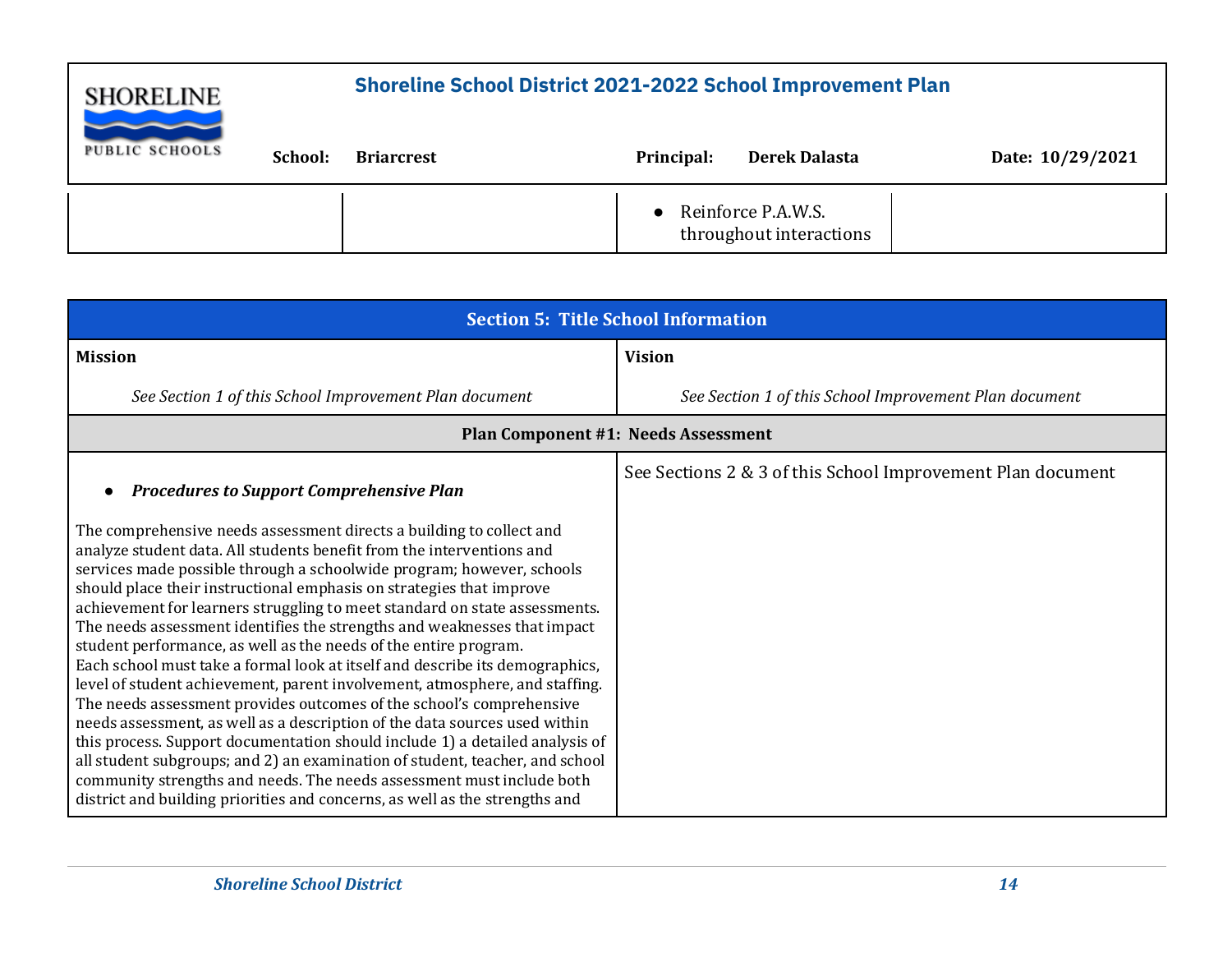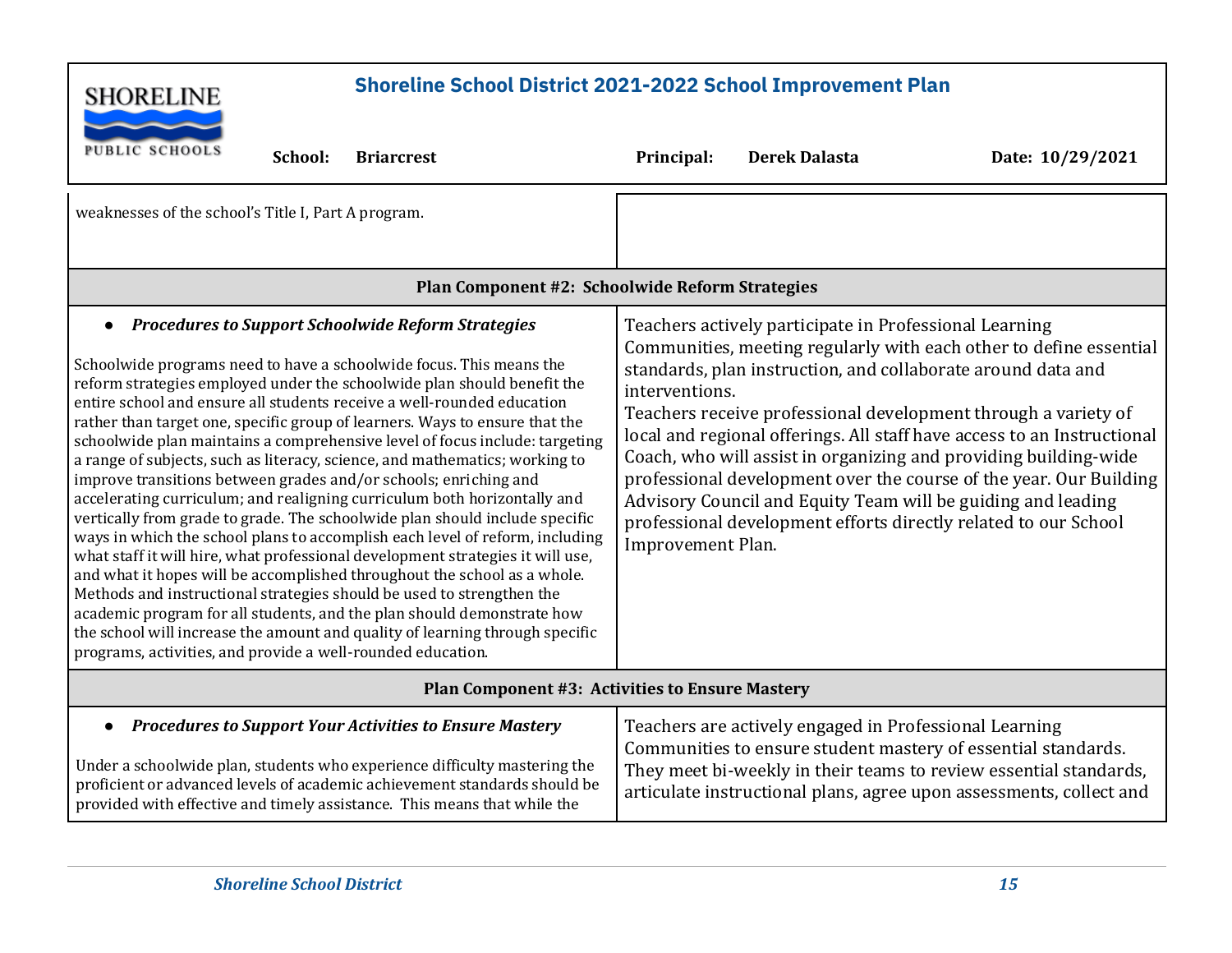| <b>SHORELINE</b>                                                                                                                                                                                                                                                                                                                                                                                                                                                                                                                                                                                                                                                                                                                                                                                                                                                                                                                                                                                                                                                                                         | <b>Shoreline School District 2021-2022 School Improvement Plan</b>                                                                                                                                                                                                                                                                                                                                                                                                                                                                                                                                             |                      |                  |  |  |  |
|----------------------------------------------------------------------------------------------------------------------------------------------------------------------------------------------------------------------------------------------------------------------------------------------------------------------------------------------------------------------------------------------------------------------------------------------------------------------------------------------------------------------------------------------------------------------------------------------------------------------------------------------------------------------------------------------------------------------------------------------------------------------------------------------------------------------------------------------------------------------------------------------------------------------------------------------------------------------------------------------------------------------------------------------------------------------------------------------------------|----------------------------------------------------------------------------------------------------------------------------------------------------------------------------------------------------------------------------------------------------------------------------------------------------------------------------------------------------------------------------------------------------------------------------------------------------------------------------------------------------------------------------------------------------------------------------------------------------------------|----------------------|------------------|--|--|--|
| <b>PUBLIC SCHOOLS</b><br><b>Briarcrest</b><br>School:                                                                                                                                                                                                                                                                                                                                                                                                                                                                                                                                                                                                                                                                                                                                                                                                                                                                                                                                                                                                                                                    | Principal:                                                                                                                                                                                                                                                                                                                                                                                                                                                                                                                                                                                                     | <b>Derek Dalasta</b> | Date: 10/29/2021 |  |  |  |
| schoolwide plan is meant to upgrade the entire school and its ability to<br>educate, the plan also recognizes that different students have different<br>needs and that the most at-risk students may require greater assistance in<br>remaining or getting back on track. This means that schoolwide plans<br>should address specific strategies for students in danger of dropping out or<br>falling behind on mastery of a key skill. Both academic and non-academic<br>needs are allowed to be met. This gives the school significant flexibility in<br>meeting student achievement needs by allowing the school to employ a<br>range of strategies, including counseling and mental health support, college<br>and career readiness, tiered behavioral support, and preschool transition<br>assistance as well as professional development for staff and intensive<br>academic assistance to students.                                                                                                                                                                                               | analyze data, and implement interventions. Student achievement<br>will also be monitored this year in Reading and Math using the<br>iReady assessment system. After data is collected, teachers will<br>meet to analyze the progress that students have made, and work<br>together to ensure that each student is making positive growth<br>over the course of the year. In addition, students in K-2 will be<br>screened for weaknesses associated with dyslexia using the<br>DIBELS assessment. The school also has a Tier <sup>2</sup> / <sub>3</sub> Team that meets<br>weekly to review student supports. |                      |                  |  |  |  |
| Plan Component #4: Coordination and Integration                                                                                                                                                                                                                                                                                                                                                                                                                                                                                                                                                                                                                                                                                                                                                                                                                                                                                                                                                                                                                                                          |                                                                                                                                                                                                                                                                                                                                                                                                                                                                                                                                                                                                                |                      |                  |  |  |  |
| <b>Procedures to Support Your Coordination and Integration of</b><br><b>Services</b><br>The schoolwide plan should discuss the coordination and integration of<br>federal, state, and local services and programs, as well as the coordination<br>and integration of funds used at the school site.<br>This section of the schoolwide plan should discuss the coordination and<br>integration of federal, state, and local services and programs as well as the<br>coordination and integration of funds used at the school site. This means the<br>schoolwide plan must outline the ways in which funds are going to be<br>consolidated, as well as how the funds will be used to meet the specific<br>intents and purposes of each program. The goal is to ensure that funds from<br>Title I, Part A and other federal education programs are being used to help<br>the school meet the statutory requirements of the programs, and in this<br>portion of the plan, the school must name the specific state, local, and other<br>federal programs that will be consolidated under the schoolwide plan. | Our Title, LAP, Resource Room, and ELL staff work closely with<br>classroom teachers on coordinating and integrating services<br>directly related to our goals. School staff work in coordination with<br>district program managers on funding plans and budget needs.                                                                                                                                                                                                                                                                                                                                         |                      |                  |  |  |  |